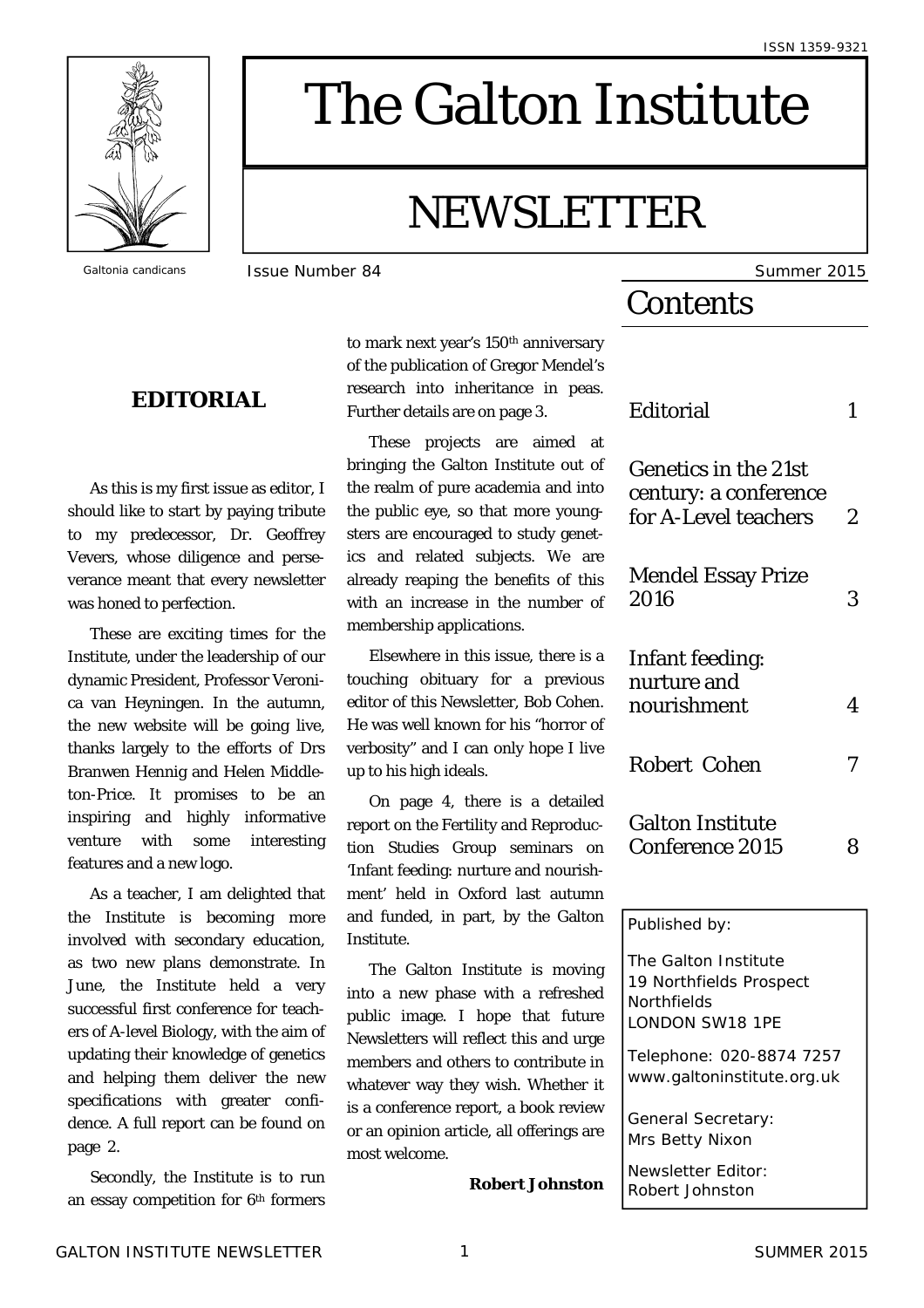#### **Genetics in the 21st century: a conference for A-level teachers**

 The first conference for teachers, presented by the Galton Institute, was held on 30<sup>th</sup> June 2015 at the Nowgen Centre in a sunny and very hot Manchester. It was organised by the President, Professor Veronica van Heyningen, Professor Dian Donnai and Robert Johnston, who chaired the event. Over 60 delegates from as far afield as South Wales and the Isle of Man listened to 6 presentations from experts in their fields, focussing on the new areas of genetics which have appeared in the latest A-level specifications.

 Robert Johnston opened proceedings with a brief history of the Galton Institute and Sir Francis Galton himself. He considered the aims of the Institute and how they may be fulfilled by conferences such as this and the main conference, held every November. The Institute is also introducing an essay competition for 6th formers on 'the contribution of Gregor Mendel to our understanding of heredity'.

 Professor Andrew Read, from Manchester, gave the first talk on Genome Organization. He emphasised the randomness and chaos found in genomes and noted that the neat simplicity of Mendelian genetics was the exception rather than the rule. He believed it unfortunate that 'genetic fingerprinting' was still on the A-level syllabuses since 'genetic profiling' has superseded it and is far superior. He also explained the significance of



Professor Andrew Read

'Variable Number Tandem Repeats' and illustrated his talk with answers to typical questions from 6th formers.

 Professor Graeme Black from Manchester spoke about sequencing methods and applications in genomics. He described how 'next generation sequencing', with its low-cost, high-yield approach is superseding 'dideoxy sequencing' and the impact this will have on predictive medicine.



Professor Graeme Black

He discussed the value of sequencing in cancer treatment as a way of finding suitable targets for highly toxic drugs. He finished by briefly considering ethical issues of 'who owns genetic data' and looked forward to the benefits of the recently announced '100,000 Genome Project'.

Professor Heather Cordell

from Newcastle gave an illuminating explanation of Hardy-Weinberg equilibrium and explained its modern value as a quality control mechanism. She moved on to consider Genetic Drift with some useful examples for A-level teaching. She introduced the concept of 'Single Nu-



Professor Heather Cordell

cleotide Polymorphisms' (SNPs) and concluded with novel examples of GWAS.

 After lunch, Dr Diego Villar Lozano from Cambridge considered 'Gene regulation at the genome level' and looked at what makes a cell cancerous. He de-



Dr Diego Villar Lozano

scribed the various types of noncoding RNA and explained how mutation 'outside' genes can perturb gene regulation. He conclud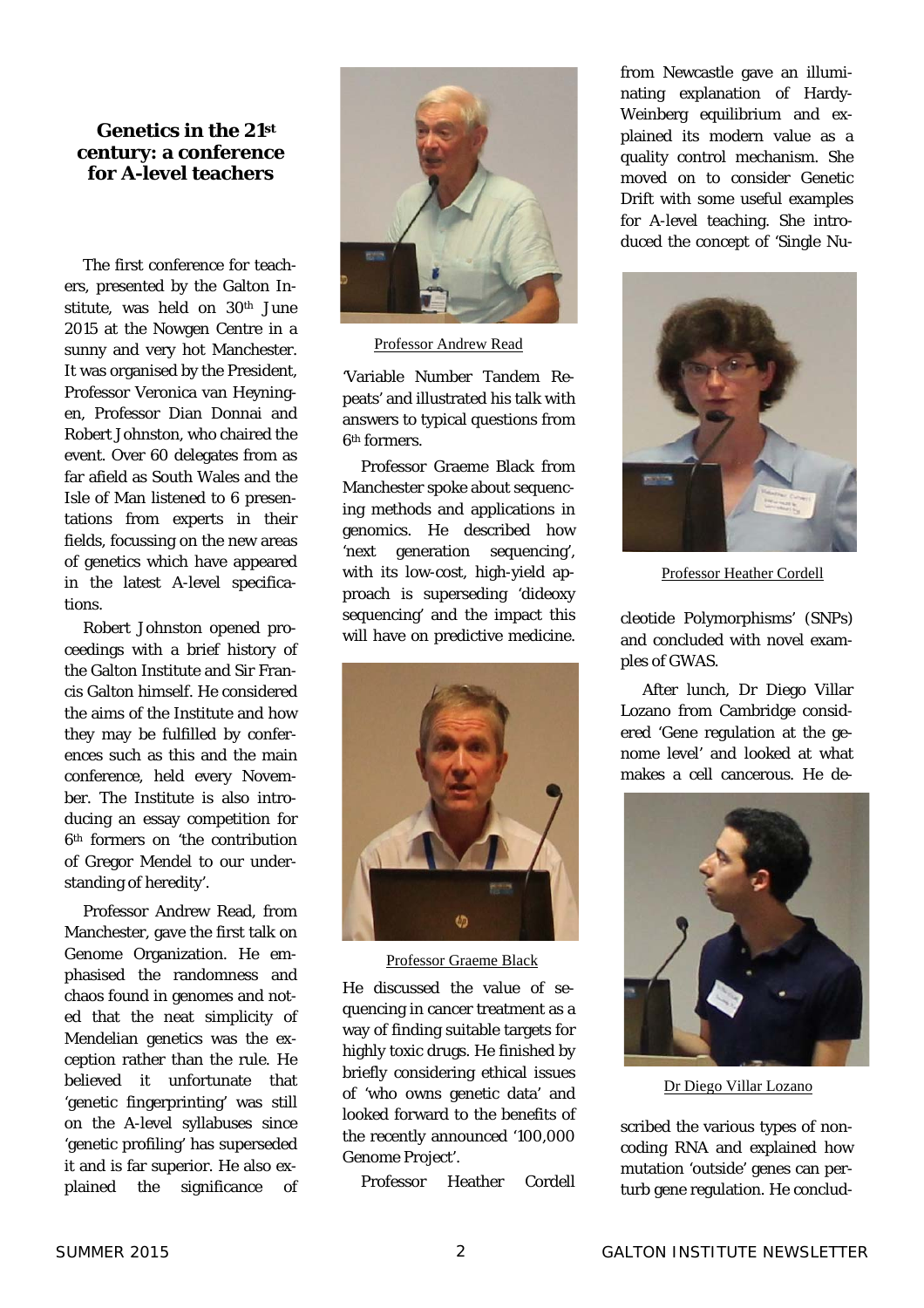ed with his insight into how our knowledge of regulators can lead to better cancer drug targeting for individual patients.

 Professor Rosalind John from Cardiff addressed the conference on 'Epigenetics', a topic new to



many teachers although, on closer inspection, is familiar to all. She used interesting examples to

### **Galton Institute Mendel Essay Prize 2016**

 The Galton Institute wishes to announce an Essay Prize for Alevel students on any aspect of the life, work and/or legacy of **Gregor Mendel**, the father of modern genetics.

This year, 2015, marks the 150<sup>th</sup> anniversary of Mendel's first public communication of his work on breeding of peas, which defined the inheritance laws we now refer to as Mendelian inheritance. A year later, on 8th February 1866, Mendel published his findings in the *Proceedings of the Natural History Society of Brünn*.

 The competition is open to all students currently studying for Alevels in the United Kingdom and Ireland. The top prize is £1,000, demonstrate DNA methylation and histone tags. The key message was that methylation is heritable – daughter cells inherit methylation from parent cells with *de novo* methylation. A fascinating example given was the effect of the Dutch famine (1944-5) on women who then gave birth to a generation with greatly elevated frequencies of CHD, obesity andschizophrenia.

 Graeme Black returned in the afternoon to consider the successes and future of 'Gene Therapy' especially involving treatment of diseases of the retina. He said that "gene based diagnosis leads to gene based therapy" and considered the pros and cons of different approaches. He pointed out that cost will always be an issue and that some treatments may not last a lifetime. Significant progress has been made, with some

with two runner-up prizes of £500 and £250 and accompanying certificate.

 The deadline for the 2016 essay prize is **8th February 2016.** 

#### **Terms and conditions**

\*The essay should focus on the topic of Gregor Mendel and his contribution to the study of inheritance.

\*Credit will be awarded for essays with stimulating, imaginative and readable content.

\*The Authors should aim to communicate their scientific writing to a lay audience.

\*The essays should not exceed 1000 words and contain an abstract, and a maximum of one illustrative Figure or Table, and five references.

notable successes, but there is still some way to go.

 The final session was led by Dr Bella Starling from the Nowgen Public Programmes Team. She described the work done by Nowgen and outlined the opportunities available to teachers and students. Since its inception in 2005, under the guidance of Professor Dian Donnai, over 12,000 students have visited for a taster day and representatives from 15 regional science centres have been trained.

 The aim of this conference was to bring secondary Biology teachers up to date with their knowledge of genetics, and the feedback given suggests we were very successful in achieving this.

#### **Robert Johnston—Editor, Galton Institute Newsletter**

\*All essays should be submitted by the school's Headteacher, after internal selection and approval.

\*The Authors must still be in 6th form in February 2016. The maximum number of essays that can be submitted from each school is five.

\*The submitted essays will be checked electronically for plagiarism and marked anonymously by the Galton Institute's dedicated panel of experts. Their decisions are final. The Galton Institute will own the copyright to the winning essays, which may be published in the Institute's Newsletter and on its website.

\*Essays are required to be the original work of the candidate and written and submitted by the competition deadline:

6 pm **8th February 2016**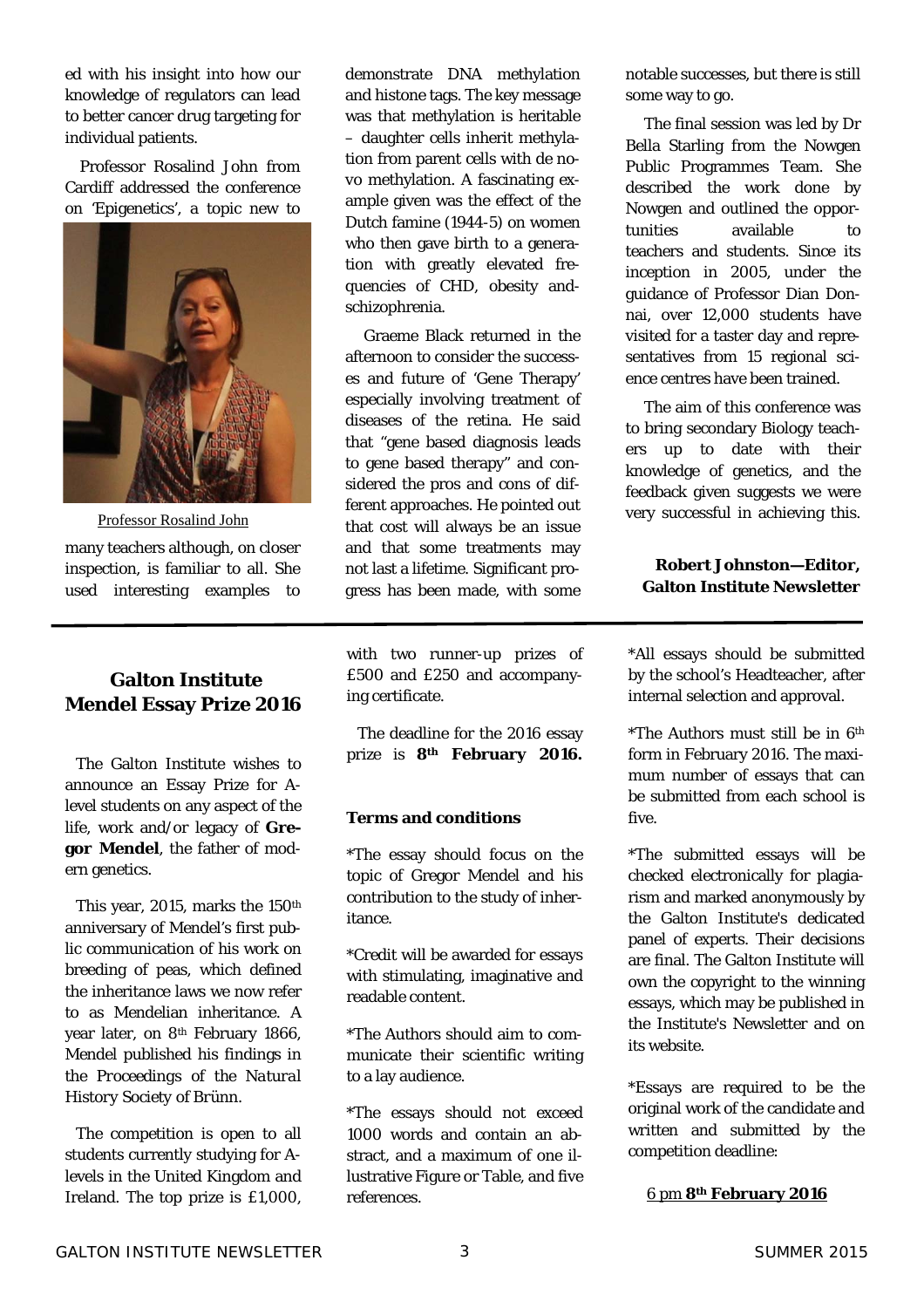# **Infant feeding: nurture and nourish-**

**ment Fertility and Reproduction Studies Group seminars University of Oxford, Autumn/Michaelmas term 2014** 

This seminar series, generously funded by the Galton Institute and the University of Oxford's Institute of Social and Cultural Anthropology, set out to explore infant feeding as a biocultural phenomenon. The seminars brought together historians, demographers and anthropologists, and developed three main themes: the medicalisation of infant feeding; the role of the state and normalisation; and techniques of care.

 Relatively little is known about infant feeding in historical Europe, and the surviving sources pertain largely to elite families. In this regard, **Leah Astbury** (Cambridge) gave an iconoclastic account of wet-nursing in seventeenth century England. Historians have discussed wealthy European women as rarely breastfeeding their babies, it being seen as a nuisance that interfered with the marital relationship and best delegated to wet-nurses. However, Astbury explored letters and diaries that allow us to see seventeenth century women in a different light, as wanting to breastfeed their babies and turning only reluctantly to a wet-nurse in cases of maternal ill-health. They responded emotively to medical writers and Christian preachers who saw breastfeeding as a wholesome, natural and divinelyordained act. She examined the strong influence of female kin over the decision of whether to breastfeed or delegate the task to a wet-nurse, as well as their role in identifying a suitable woman to do so. Such a woman, due to the communicative qualities of the milk, should be godly and honest, lest negative characteristics be transmitted to the growing child together with the milk. Importantly too, Astbury questioned the presumed division of society into women who breastfed and women who did not, showing that women turned not only to professional wet-nurses, but also to family friends and poor relations, with whom they had a more trusting, although still unequal relationship.

 Medical understandings of breastfeeding at the time were strongly shaped by humoral conceptions of the body. Medical texts implored women to wait up to a week after birth before initiating breastfeeding, as colostrum was understood to be constituted by foul menstrual blood, which had built up throughout the pregnancy, and would make babies ill. These humoral conceptions persisted into eighteenth century Europe, as **Margaret Carlyle**  (Cambridge) identified in her paper on the development of breast-pump technologies in enlightenment France. Amid political concerns about population decline and alarm about infant mortality linked with the squalor and abuses of wet-nurses, French writers were authoring reams of literature highlighting the need for breastfeeding. Animal milks were deemed unsuitable alternatives as they were held to unbalance the humours, and feared to convey beastlike characteristics to the child. Yet early nutritional analysis comparing the milk of goats, cows and poor wet-nurses compared the latter unfavourably with the former. The early breastpumps were invented not by medical authorities but by tinkers, men inspired by the difficulties of their wives and sisters to try their hand at devising technologies to augment women's natural capacity to produce milk. The pumps were intended to siphon off the milk festering in the engorged breasts as well as later collect it in a receptacle so that it might be fed to the baby. The conception of the body was changing, from an understanding of reproduction as part of the natural order, to seeing breastfeeding as a mechanical process to be rationalised and corrected through the right instruments.

 Making use of a completely unique dataset comprising more than 50,000 infants born in Derbyshire between 1917 and 1922, **Alice Reid** (Cambridge) offered rich insights into the infant feeding practices of working class women. This dataset comprises the records produced by the earliest health visitors in England. The system of health visiting had been initiated at the instigation of Dr William Howarth, a Medical Officer of Health in Derbyshire who had found the survival of hand-fed infants to be alarmingly less than that of breastfed infants. The health visitors were avid promoters of breastfeeding, in a context where commercial powdered milks were being developed by companies like Glaxo and Cow and Gate, and marketed to middle class women. Reid's analysis shows that 98% of the Derbyshire working women initiated breastfeeding. By three months, 70% were exclusively breastfed and 30% mixed-fed; by six months, 53% were exclusively breastfed; and by one year most were to some extent weaned. Whilst Dr Howarth found the mortality of hand-fed infants to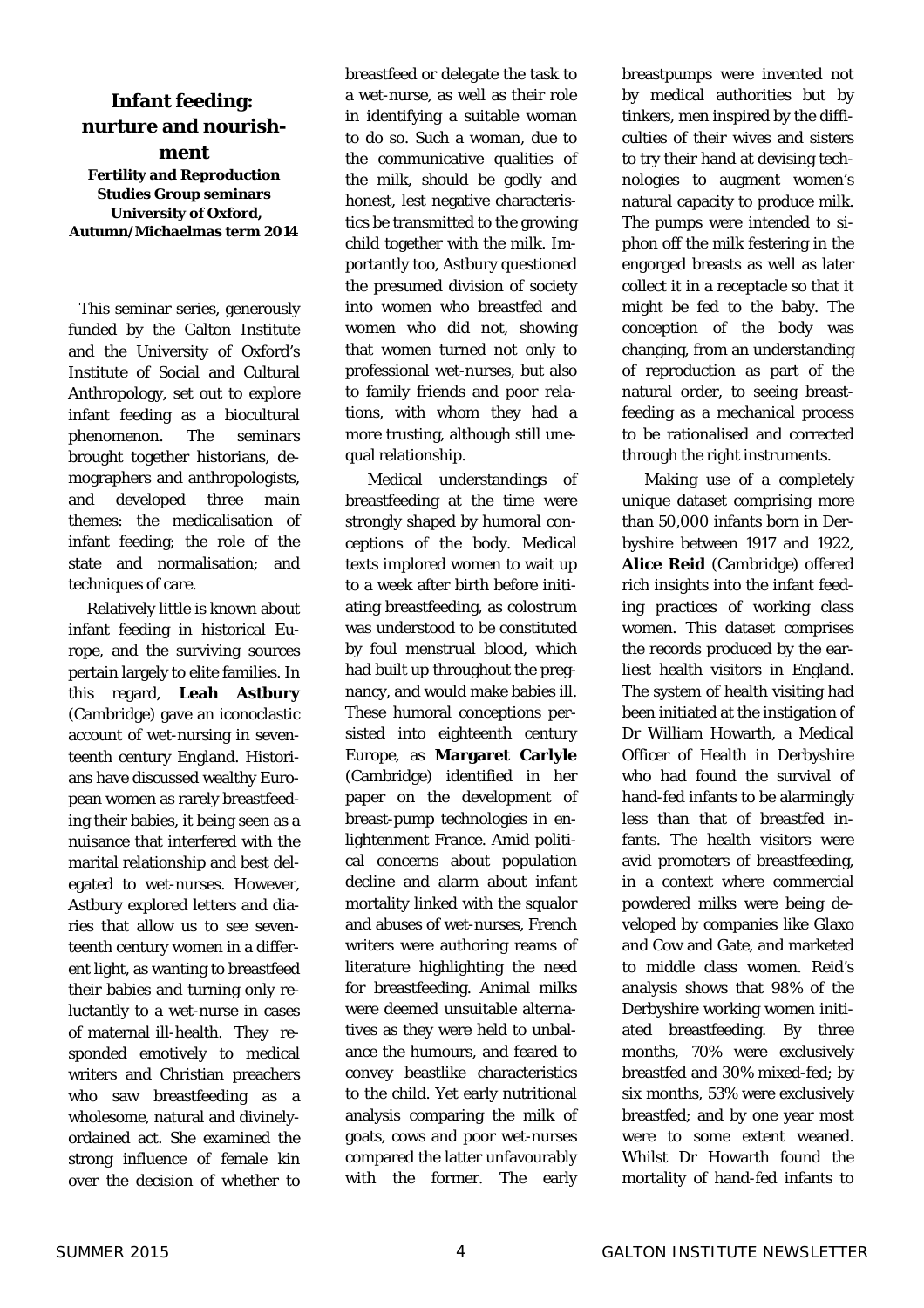be three times that of breastfed, Reid recalibrated this by the precise age of the infant and found the mortality of hand-fed infants to be 5.5 times that of breastfed infants. Importantly, infants who were visited within 14 days of the birth had a lower likelihood of hand-feeding, even though these infants tended to be those whom the health visitors deemed weak, such as twins, illegitimate or otherwise sickly babies. Reid is thus able to demonstrate that the health visitors were able to encourage breastfeeding among some of the most vulnerable women, and instruct them how to hand-feed more hygienically.

 In the context where infant feeding is now intensely monitored and normalised by a welfare state, **Christine McCourt** and **Juliet Rayment** (London City) explored the practice of mixedfeeding by women of Bangladeshi heritage in the London borough of Tower Hamlets today. Bangladeshi women have a culturally unusual pattern of infant feeding in the British context, in that compared to other women in the same working class neighbourhoods they have higher rates of partial or mixed-feeding. Yet whilst most British women who mixed-feed switch rapidly to a pattern of exclusive bottlefeeding, the Bangladeshi women manage to sustain partial feeding for a long period of time. Exploring the inter-generational influences on the current generation of new mothers, they found that the mother and mother-in-law generation quite frequently supported bottle feeding, which McCourt and Rayment linked to their arrival in England, a country they saw as wealthy and modern, in the 1970s – a time when the expert advice was to promote bottlefeeding. In households that were

frequently multi-generational, older women encourage their daughters and daughters-in-law to mixed-feed, as they see it as quick as and easier than the alternative. However, they also encourage the younger women to feed their infants with their own milk, as it is encouraged by Islam as well as Bangladeshi conceptions of motherhood and the nurturing of mother-child bonds. McCourt and Rayment argued that the public health officials' enthusiasm for exclusive breastfeeding needs to be tempered, and that they need to be encouraged to see mixed-feeding as what's practically possible for the women, and as a relatively healthy way of feeding infants.

 **Bronwen Gillespie** (Sussex) discussed another intense form of state monitoring and normalisation of infant feeding, this time in the case of the supplementation of infant weaning foods with iron sprinkles in the Peruvian Andes, where 45% of children under the age of five have iron-deficiency anaemia. In the rural community in which she worked, she found that the use of iron sprinkles was differentiated by social status. The women who were wedded to the project of modernity, and ambitious that their children become urban professionals and leave the peasant life, were willing to include sprinkles into their children's diet. In the same way that malnutrition and slow wittedness might pass from mother to baby through the substances transmitted during pregnancy and breastfeeding, the mothers who followed modern nutritional education during pregnancy reported that it produces an alert baby who's born with its eyes open. Through their responsiveness to modern nutritional education they hoped to build a baby who

would grow up to be other than a peasant. Meanwhile, the poorer women who were heavily invested in their rural livelihoods avoided the sprinkles and instead fed their children red foods like beets, or blood-based dishes, drawing on indigenous techniques for increasing the blood, based on humoral conceptions of the body. They were wary of the sprinkles as they categorized them as a chemical, unnatural, non-food substance, and saw them as suspect due to their association with the government, an entity they saw in the abstract as discriminating against the poor. In its concrete instantiations at rural health posts, they were the subjects of paternalistic patronisation by local health workers from more affluent backgrounds. Gillespie was concerned to draw out the agency of the women who rejected the sprinkles and emphasize what economically productive and caring mothers they were in the context of their own lives.

 The last set of papers richly explored the logics undergirding techniques of nourishing care in contrasting ethnographic settings. **Mara Mabilia** (Padua) reported on the distinctions between breastfeeding among Gogo women in Tanzania, with whom she has worked for decades, and the Italian women with whom she has worked more recently. Among the Gogo, she argued that breastfeeding should be understood within the logic of the gift. A mother who breastfeeds receives a return, that is not limited to her satisfaction with the biological stimulation of the infant's suck, which helps her to make more milk, but also by way of the warm and nurturing wider social relations the practice nourishes. Breastfeeding for the Gogo is not seen as natural, but a gesture of giving or offering one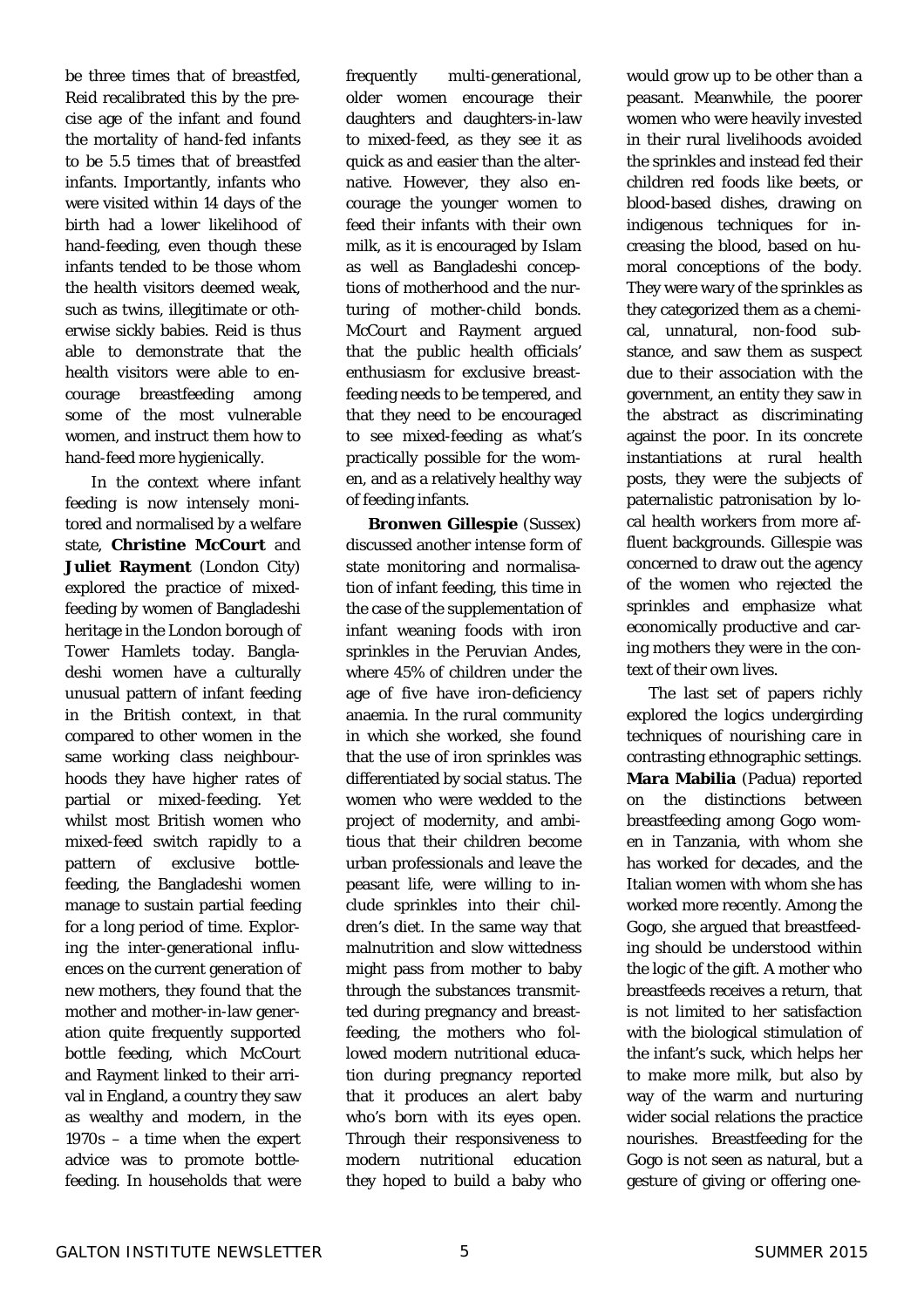self. It is a core cultural value, and a mother who breastfeeds is seen as a moral and proper person. Her image as a mother returns to her through the multiplication of relational wealth and communal interdependence. This is illustrated in sharp relief to cases of infant diarrhoea, where the blame is attributed to the mother, who is suspected of breaking the taboo on sexual relations whilst breastfeeding and is cast as a deeply immoral, asocial person until the transgression is remedied through ritual action. Meanwhile, Italian women are instructed that breastfeeding is natural, yet they face indifference from their families and are continually confronted with the ready availability of milk substitutes in the market. The circulation of giving, receiving and giving back is not fulfilling to Italian mothers, as it does not nourish ties that are fully social. Mabilia argued that until the education system and labour markets in Italy recognize women in the fullness of themselves, women will struggle with *having*  to give themselves, as per the public health advice, but not knowing *how* to.

 **Francoise Barbira-Freedman** (Cambridge) offered another comparative perspective, this time bringing together ethnography from Upper Amazonia with English maternity hospitals. She discussed the couvade – a set of dietary and behavioural restrictions brought to a close by shamanic ritual – as part of pan-Amazonian animist ontology characterised by multinaturalism. She drew a homology between shamanic ideas on illness and the prescriptions and proscriptions of the couvade, which can be understood as the carving of a delicate child identity in an animate cosmos where other beings are continually attacking the barrier between human and non-human. The rituals of the couvade ensure the couple's ingestion and immersion in substances that produce a hardening of the jelly-like soul matter of the child. After birth, breastfeeding is a key technique through which substances continue to exchange between mother and baby. Similarly, between father and child substances continue to exchange through the blowing of nurturing shamanic tobacco smoke, cosleeping and relaxing in hammocks. The couvade has been recognized in attenuated forms in Euro-American societies, through folk beliefs known to midwives wherein men manifest symptoms such as weight gain, stomach ulcers and bleeding during their partner's pregnancies, but these have been dismissed as psychosomatic. Intriguingly however, research on the Amazonian couvade has been instrumental in creating a new medical orthodoxy about the need for father involvement and early bonding. Today, Euro-American fathers talk to the bump, help their partners give birth, cut the umbilical cord, strip to their shirts to provide skin-toskin care for their newborns, and support their partners in learning to breastfeed. She identified these institutionalised new rites of shared parenthood as a kind of cosmopolitan neo-couvade.

 Finally, **Sarah O'Neill**  (Antwerp) developed this insight into breastfeeding as a technique that is not only nutritive but also spiritual, with an examination of postnatal protection rituals in the Gambia. Rural mothers in the Gambia do not immediately place the newborn on the breast but nourish the baby first with a set of other substances in order to protect it from spiritual attack. After

cutting the cord the newborn is first washed, to remove the blood and other surrounds which accentuate its vulnerability, and it is then fed honey and a Quranic potion to protect it from spirits. This is made by a marabou, who will write a verse of the Quran on a blackboard, wipe it off and put the essence in a bottle, or write a verse on a piece of paper and put the paper to infuse in a bottle of water and perfume. The lips, tummies and undertongue of the baby are rubbed with kola juice, to ensure that the child will grow up to be a deft orator. Only then will a newborn be put to the breast. In the past, newborns would be fed animal milk or given to a woman with a mature milk supply during the first few days, but health workers today are trying to encourage women to reject these practices and breastfeed immediately. Nonetheless, the cultural significance of spiritual illness is such that their admonitions against the use of Quranic potions are powerless.

 Each of the seminars was attended by students and faculty from the Institute of Social and Cultural Anthropology, Institute of Human Sciences and the Medical School, and members of the Lactation Support Unit at the John Radcliffe Hospital. All eight of the seminars were recorded as podcasts, and will be available to listen to from February 2015 at: http://www.isca.ox.ac.uk/ publications/podcasts/

 The convenors are preparing a proposal to *Women's Studies International Forum*, to bring out an interdisciplinary special issue on the basis of the seminars.

> **Kaveri Qureshi** and **Elizabeth Rahman** (Oxford)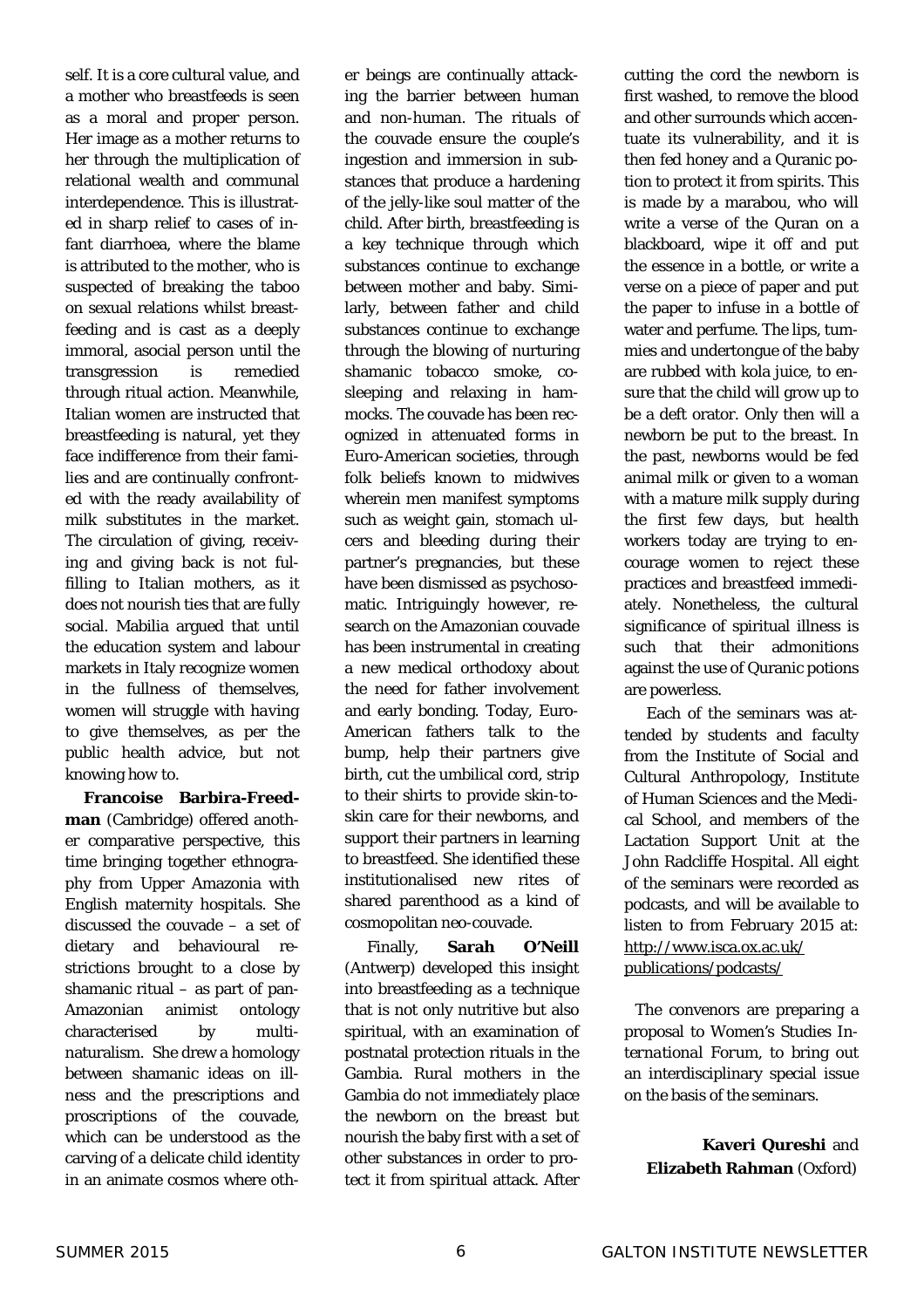# **Robert Donald Cohen 1933-2014**

Bob was simply the nicest person you could hope to meet in our profession, or any other for that matter. He was kind, patient, had a delightful sense of humour and was very intelligent. This is not just my personal opinion. People on 19 separate Boards or Committees elected Bob to be their chairman. Two of the most important were the Secretary of State's Advisory Committee on Medical Computing and the Council of the Imperial Cancer Research Fund (ICRF) – more about these later.

 His first educational challenge was at the age of 5 years when he was sent to nursery school. He had to prove that he could be left for an hour or so without crying, and that he could descend stairs using one foot after the other; the 'stop and carry one' method of descent was not approved since it was so much slower than the former and might impede evacuation of the school in case of fire. Bob passed this test with flying colours as he did with all his other educational tests. He naturally picked up a 1st. class for both parts of his Natural Science Tripos at Trinity College Cambridge where he was an Open Scholar. Then he completed his medical studies at the London Hospital Medical College qualifying in 1958. One life-changing incident occurred during this period. He was at a lecture in the Bearsted Theatre where he saw a girl he had not noticed before. He turned to the student next to him to ask who she was. He replied 'that's Barbara Boucher'. I am sure Barbara would have noticed Bob too. He was very goodlooking (see photo), over 6 feet tall with a striking athletic physique. This led on to a successful marriage and they had two lovely children.

 Bob was a very good mathematician publishing papers involving exponentials and double differential equations and it was natural that the Secretary of State



should chose Bob to chair their Development Committee on Medical Computing. They bought him a real computer (a Univac) whereas we at Barts had to struggle with a Wang Programmable Calculator (a very inferior instrument). Bob and his team set up the Univac so that clinicians could retrieve the results of their laboratory tests on their patients within hours rather than having to wait days for the laboratory to issue paper slips to the ward with the results on them. Bob's system became a sort of Eighth Wonder of the World with people flocking from the four corners of the Nation to view and admire it. However Bob worried that perhaps his own consultants at the London hospital would shrink from using it. So he gave multiple seminars on its value

accompanied by excellent food and good wine. By the end of the day the consultants believed they had invented the system for themselves, singing its praises to less fortunate clinicians working at other hospitals including Barts, and complained loudly on occasions when the system went 'down'.

 He started publishing research work on aspects of acidosis in 1967 and had to present some of his findings at a conference to be held at the London Hospital. His paper was the first on the programme and he sat in the third row waiting to be called by the Chairman. Just then a little old man dressed in a ragged old sports jacket with leather patches over the holes at his elbows came in and sat down beside Bob. At the same time there happened to be a meeting of the Hospital Porters Union at an adjacent lecture theatre and Bob assumed the poor old chap had come to the wrong place. Bob was about to redirect him to his right place when he was called to give his paper. At the end he went back to his seat and was surprised when the 'porter' whispered some highly critical comments about Bob's paper. He certainly seemed to be a very peculiar sort of porter. Then someone at the back asked what Professor Hans Krebs had thought about one aspect of Bob's paper. To Bob's horror the 'porter' beside him stood up and made a few polite remarks. Appearances can be deceptive. Bob had nearly directed the Nobel Laureate of 1953 and discoverer of the Krebs cycle and the urea cycle to the Porter's Union Meeting. No harm was done and at the tea break Hans Krebs came up to Bob to introduce a colleague, Frank Woods, and invited them both to write a book on Lactic